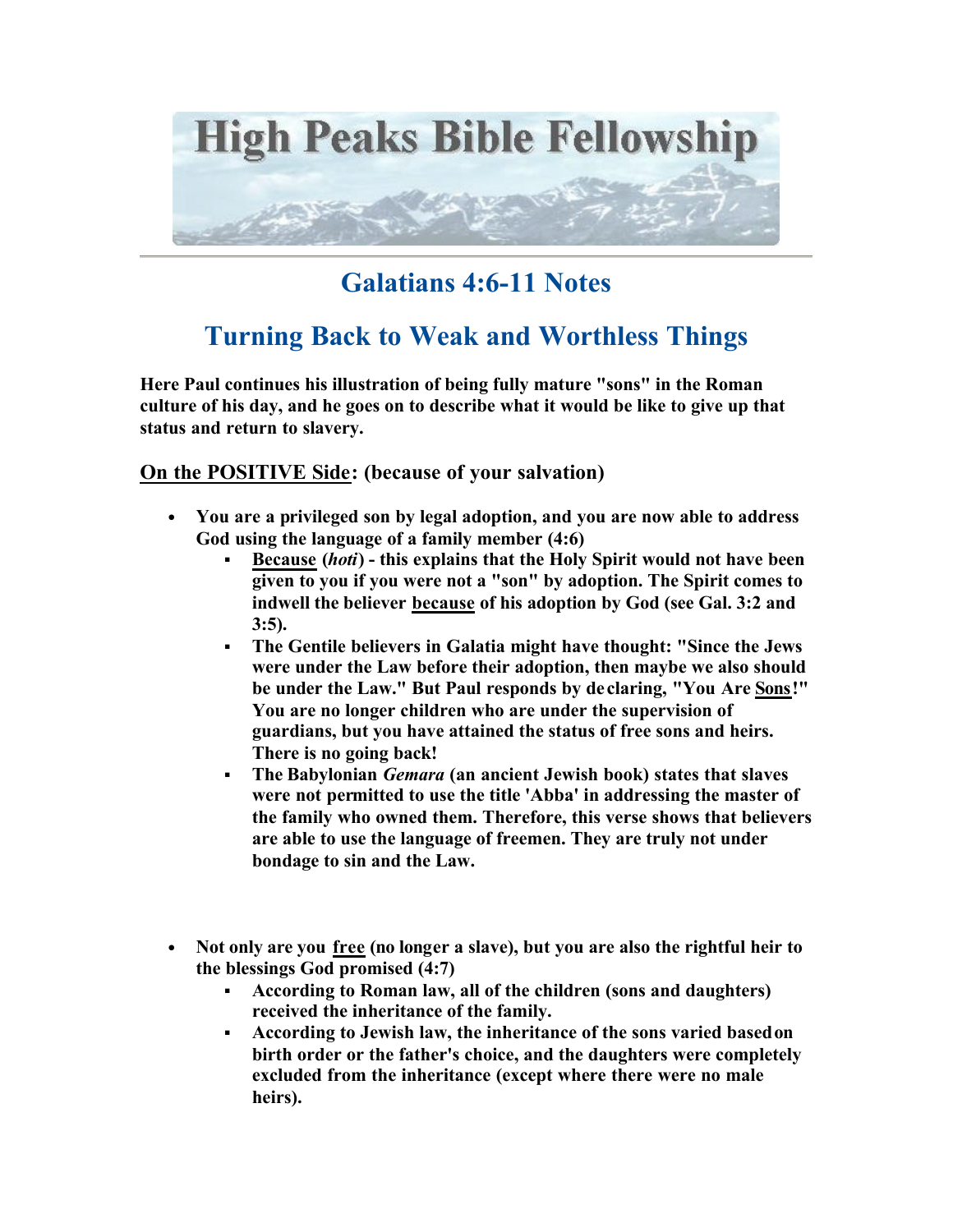ß **In this case, then, Roman law provides a more accurate illustration of the privileges of Christians (see Gal. 3:28-29)** 

### **On the NEGATIVE Side: (before your salvation)**

- **You did not know, see, or perceive God and you were in slavery to things that** *by their very nature* **were not worthy of devotion (4:8)** 
	- **Previously Paul had spoken of the Law and being in slavery to the Mosaic rituals (which would be familiar to the Jewish believers), and he contrasts that condition with the freedom given by the gospel.**
	- ß **Now (to complete this picture) Paul refers to the pagan religious rituals that would be familiar to the Gentiles. Here he points out the absurdity of turning back to a state of bondage to things which by nature are not gods but are falsely worshipped.**
	- ß **Many of the pagan deities were imaginary beings, and many were objects of creation (such as the sun, moon, stars, winds, streams, and trees). Many were departed heroes that had been exalted to the status of a god. In most cases the pagan religious rituals required very degrading servitude, and this bondage was real (even if the objects of the ritual were imaginary).**
	- ß **False worship practices dulled the senses and thinking, bound the imagination, controlled the energies, and demanded their time and property. It made them into slaves.**

### **This brings up a very good question:**

*Now that you have come into a personal relationship with God by His grace and through faith in Christ, why are you turning back again to be in slavery to a set of weak and worthless habits and practices?*

- **But... = Paul emphasizes the contrast between bondage to any system of religious practice** *vs***. freedom in a personal relationship with God (4:9)** 
	- ß **You have come to know or rather to be known (***ginosko***) = experiential, personal, and relational knowledge of God. The juxtaposition of these two phrases demonstrates that true knowledge of God comes** *from* **God Himself.**
	- ß **Weak and worthless = these two adjectives emphasize the utter impotence of these "elements" to do what was required for a person to be justified before God.**
	- ß **"Elemental things" = these include the Pharisaic legalism of the Jews as well as the philosophical and religious systems of the pagan Gentiles. It was absurd that they would turn back to something that would enslave them again.**
	- ß **"To which you desire (thelete) to be enslaved again" = It was more than a mere desire - they were** *determined* **(an act of the will) to put themselves into bondage again.**